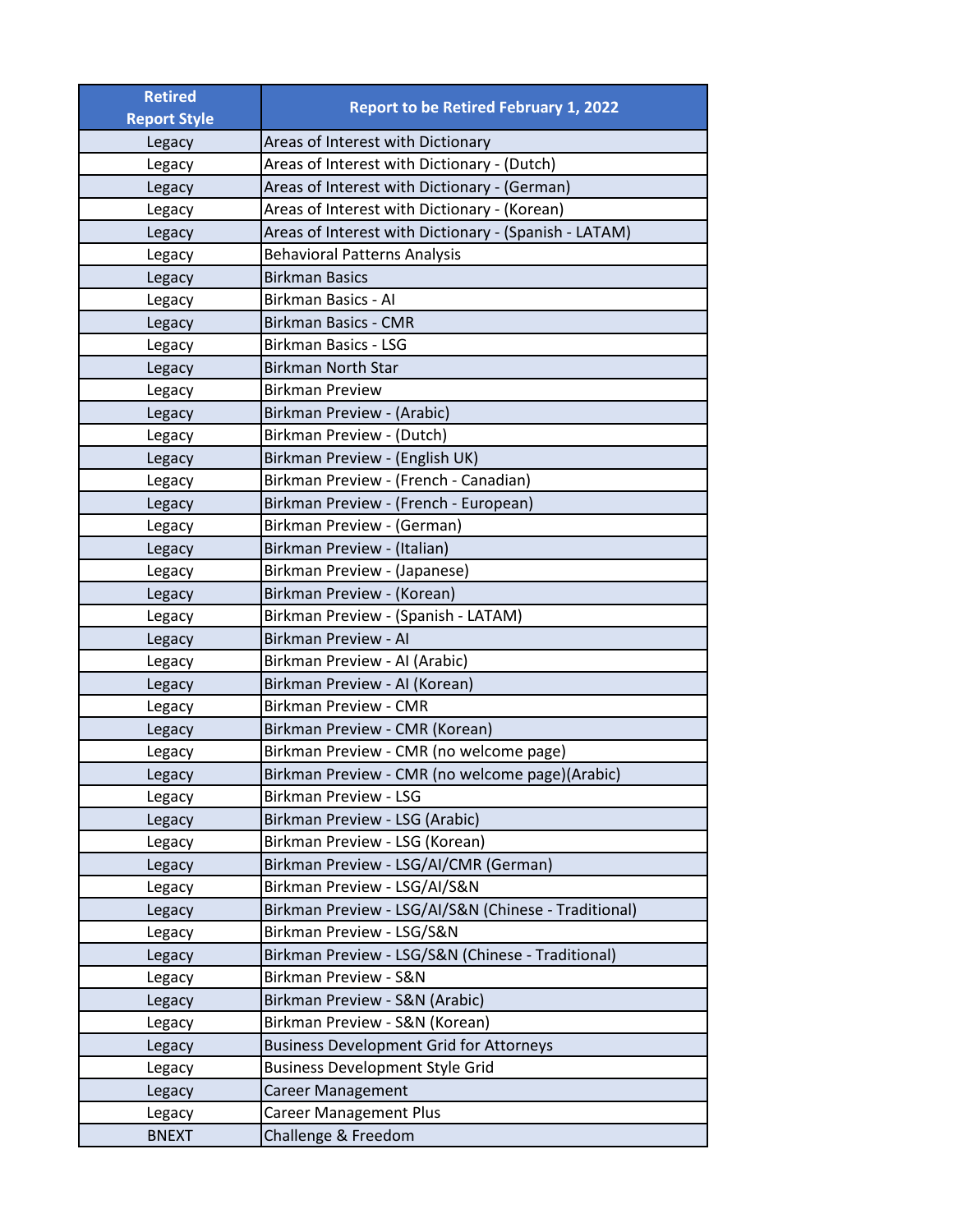| <b>BNEXT</b> | Challenge & Freedom (Dutch)                           |
|--------------|-------------------------------------------------------|
| <b>BNEXT</b> | Challenge & Freedom (Spanish LATAM)                   |
| Legacy       | Coaching Page - one page                              |
| Legacy       | Coaching Page - one page (Dutch)                      |
| Legacy       | <b>Coaching Report</b>                                |
| Legacy       | <b>Coaching Report (Dutch)</b>                        |
| Legacy       | <b>Coaching Report with Workbook</b>                  |
| Legacy       | Coaching Report with Workbook - (Dutch)               |
| Legacy       | Comparative Graph                                     |
| Legacy       | <b>Components At A Glance</b>                         |
| Legacy       | Components at a Glance - (Dutch)                      |
| Legacy       | Components at a Glance - (Japanese)                   |
| Legacy       | Components at a Glance Dic.                           |
| Legacy       | Components at a Glance Dic. - (Dutch)                 |
| Legacy       | Components at a Glance Dic. - (Japanese)              |
| Legacy       | <b>Components Chart</b>                               |
| Legacy       | Comprint                                              |
| Legacy       | Comprint (Dutch)                                      |
| Legacy       | <b>Comprint - Organizational Focus</b>                |
| Legacy       | <b>Customer Service Grid</b>                          |
| Legacy       | Differences to Watch                                  |
| <b>BNEXT</b> | Forgiving others (Insights/Grp.)                      |
| Legacy       | Group Graph                                           |
| Legacy       | Group Life Style Grid                                 |
| Legacy       | <b>Guide Pages</b>                                    |
| <b>BNEXT</b> | How you see God in the world (Insights/Grp.)          |
| <b>BNEXT</b> | How you see stewardship opportunities (Insights/Grp.) |
| Legacy       | <b>InterPersonal Needs Summary</b>                    |
| Legacy       | <b>Interview Guide</b>                                |
| Legacy       | Interview Guide - (Dutch)                             |
| Legacy       | Interview Guide - (German)                            |
| Legacy       | Interview Guide - (Spanish - LATAM)                   |
| Legacy       | <b>Interview Guide Dictionary</b>                     |
| Legacy       | Interview Guide Dictionary - (Dutch)                  |
| Legacy       | Interview Guide Dictionary - (German)                 |
| Legacy       | Interview Guide Dictionary - (Spanish - LATAM)        |
| Legacy       | Issues to Watch                                       |
| Legacy       | Issues to Watch - (Spanish - LATAM)                   |
| Legacy       | Job Families/Job Titles                               |
| Legacy       | Leadership Style Grid                                 |
| Legacy       | Life Style Grid                                       |
| Legacy       | Life Style Grid - (Dutch)                             |
| Legacy       | Life Style Grid - (German)                            |
| Legacy       | Life Style Grid - (Spanish - LATAM)                   |
| Legacy       | Life Style Grid One Page                              |
| Legacy       | Life Style Grid Summary                               |
| Legacy       | Life Style Grid Summary - (Spanish - LATAM)           |